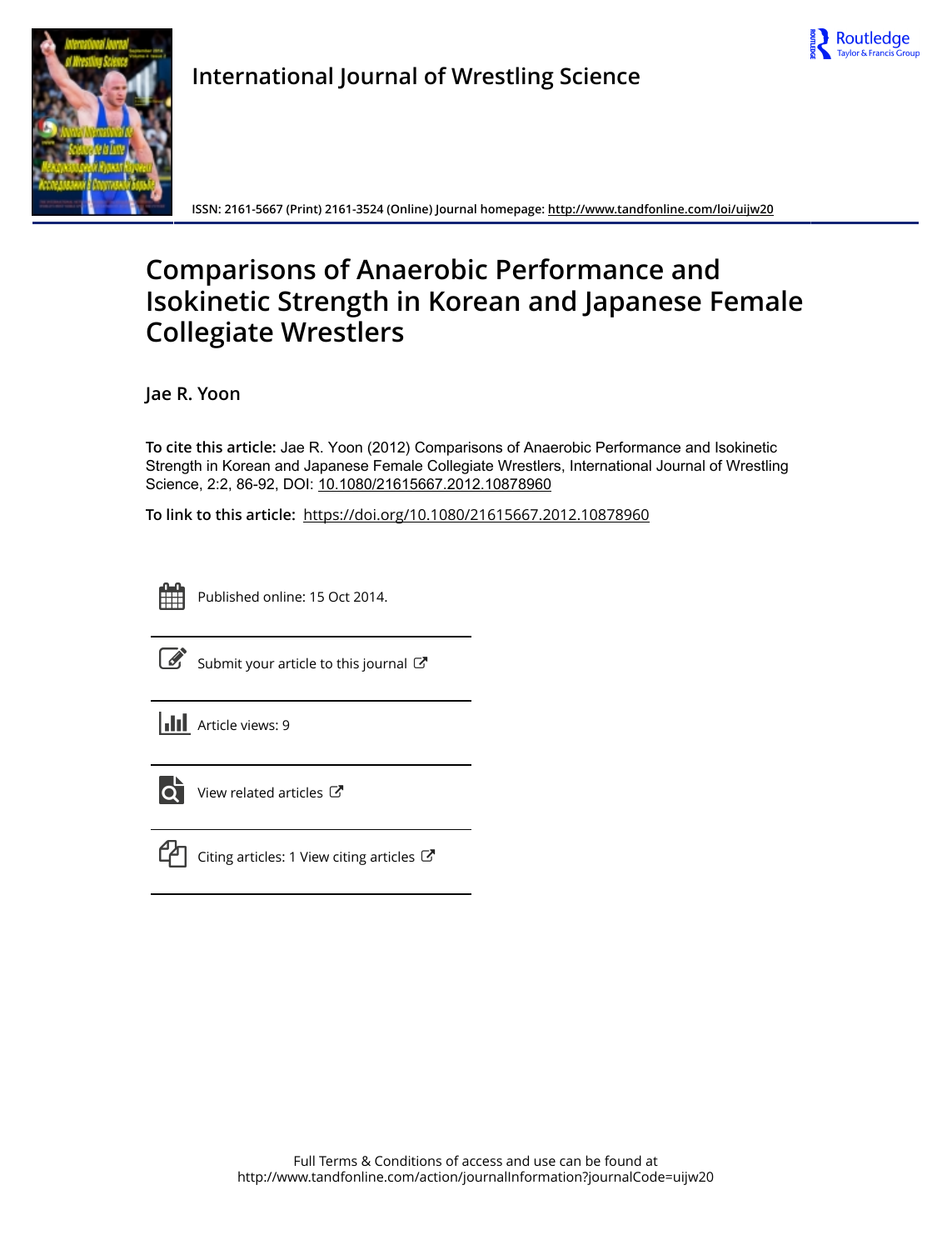# **COMPARISONS OF ANAEROBIC PERFORMANCE AND ISOKINETIC STRENGTH IN KOREAN AND JAPANESE FEMALE COLLEGIATE WRESTLERS**

JAE R. YOON

The Research of Institute of Physical Education and Sports Science, Korea National Sport University, Seoul, South Korea

jryoon@knsu.ac.kr

# **ABSTRACT**

The purpose of this study was to examine and compare the anaerobic performance and knee isokinetic strength in Korean and Japanese female collegiate wrestlers (n=6, n=10). Testing variables included body composition, Wingate Anaerobic Test (WAnT), and an isokinetic leg strength test. These data were used to diagnose the subjects' physical capability necessary for elite female wrestlers and to compare the data from the two countries. Comparisons between these data were calculated using the independent t-test method. The results of this study were as follows: WAnT, total work (TW), mean power (MP), and peak power (PP) were significantly (*p* < 0.05) lower in Korean female collegiate wrestlers, respectively. During isokinetic dynamometer testing at only velocity 180°/sec, isokinetic strength and power output in right knee extension were observed to be significantly (*p* < 0.05) lower in Korean female collegiate wrestlers. In conclusion, these findings suggest that these indicators may be determinants of female wrestlers' performance. Additionally it seems that wrestlers and their coaches should take into account the principles of specific and individual training for improving anaerobic capacity and knee isokinetic strength.

**KEYWORDS** female wrestler, anaerobic performance, isokinetic strength, wrestlers' performance factor

# **INTRODUCTION**

One of the most important factors in maximizing the power during a wrestling match is securing basic muscular strength to executel high technique. During a match, strong muscular strength, muscular power and muscular endurance are essential to overcoming a competitor's resistance to attacks and defense, to maintaining a balanced posture against the competitor's attack, and to beating the competitor's attacks and also, attack the opponent technically (22). In sports where power or muscular endurance are the main factors, suitable methods can be selected. When power and endurance are demanded at the same time, suitable training methods and training time have to be reflected at a suitable rate between these two demands. So, wrestling instructors must make their efforts to recognize the importance of a special physical fitness for the special demands of wrestling. At the same time, they must first of all, identify the factors of the special physical fitness for wrestling, and must measure and analyze the physical fitness level in these physical fitness factors.

The anaerobic exercise capacity in wrestling matches is utilized as an important factor in succeeding in international matches (4). Studies on anaerobic exercise capacity of physical factors affecting high match ability in adolescences matches (1), university runners (12), and national wrestlers (20,21), which can be used as important materials for identifying and establishing performance levels for specific physical fitness parameters. Anaerobic metabolism capability is a factor demanded when a player takes a high intensity exercise for a short time, as in wrestling. Of the many physical fitness factors involved in wrestling, isokinetic muscular power and anaerobic power, isokinetic leg muscular endurance and lactic acid endurance are important special physical fitness factors in assessing wrestling match capability. Regarding the physical strength factor of isokinetic strength; we have data targeting national male wrestlers (20), American football (7,15), and soccer players (10); high school male wrestling player in the USA (5,18), youth wrestlers in Turkey (11), and junior national male wrestlers in Iran (13).

Female wrestling was included in the Olympics in Athens Olympic in 2004. So, most studies on anaerobic power of wrestlers have targeted male wrestlers. However, there are a few studies of women that have assessed their performance on anaerobic capacity and isokinetic muscular function (6). All age classes have not been targeted among female wrestlers (17). It has only been 6-7 years since female wrestling has been introduced in Korea and a national competition has been held. In order to gain financial support for further growth, studies regarding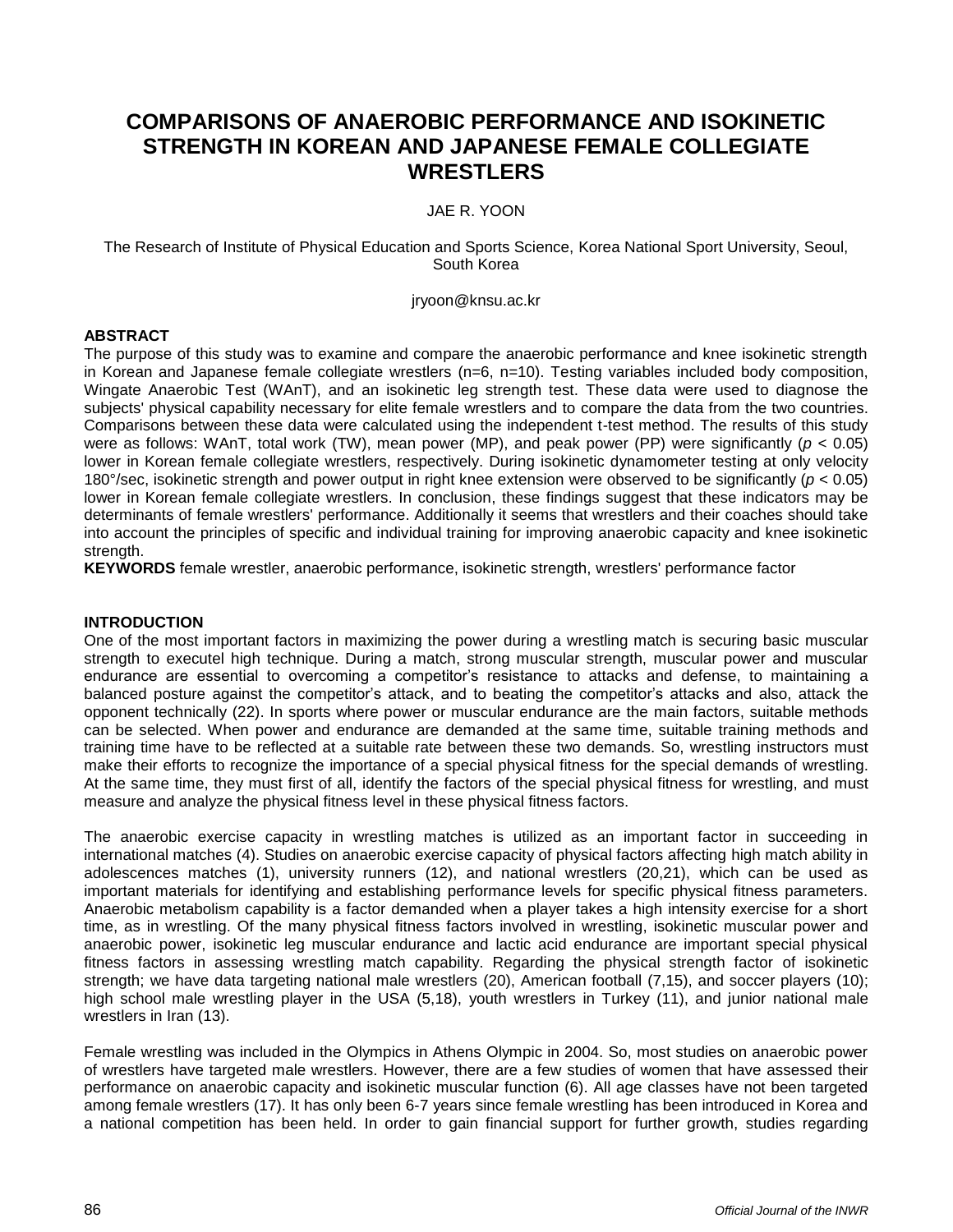female wrestling should be made, so it will grow and the wrestlers can achieve in competition. Active study is demanded.

This study aims at analyzing the anaerobic motion ability and constant speed muscular function, important factors in wrestling matches, comparing Japanese and Korean female university wrestlers, and at the same time establishing physical training targets and methods for Korean wrestlers.

# **METHODS**

## **Experimental approach to the Problem**

It is advised to measure and assess relevant numbers of any sport events in the field, and there are often eventspecific features or a number of environmental factors that make the field measurement unavailable. In contrast, laboratory measurement and assessment can lack specificity to the sport, but the reliability and validity of measuring instruments are found to be higher. Thus in the study as well, the author chose to measure the values of WAnT and Isokinetic strength in a moderate condition.

#### **Subjects**

The subjects were 16 females, all of them collegiate wrestlers. All subjects voluntarily participated in this study. None of the subjects reported neurological diseases or recent injuries. The descriptive characteristics of the subjects are presented in Table 1.

| Group       | Aqe            | Career(yr.)    | Weight(kg)      | Height(cm)      | $Fat(\%)$      | <b>BMI</b>     |
|-------------|----------------|----------------|-----------------|-----------------|----------------|----------------|
| $KOR$ (n=6) | 19.7 $\pm$ 0.8 | $3.8 \pm 1.5$  | 60.1 $\pm$ 7.4  | $159.3 \pm 5.7$ | $23.0 \pm 5.1$ | $23.7 \pm 1.7$ |
| $JAP(n=10)$ | 19.5±1.6       | $10.1 \pm 3.2$ | 66.1 $\pm$ 10.4 | 160.0 $\pm$ 4.3 | $19.1 \pm 6.5$ | $25.7 \pm 3.2$ |

Table 1. Physical characteristics of the subjects.

KOR = Korea; JAP = Japan, Values are means ± *SD*.

# **Procedures**

The study measured body composition, isokinetic muscular function, and anaerobic exercise capacity in that order. All measurements were carried out at the Korean National Sport University in South Korea.

Body Composition. This study performed a body composition measurement with an InBody 4.0 (Bisospace<sup>™</sup>, Korea) impedance analyzer. The parameters observed were body composition (intra & extra cellular fluid (L), protein (kg), mineral (kg), muscle & fat (weight (kg), skeletal muscle mass (kg), fat mass (kg)), obesity diagnosis (BMI, %fat, waist-hip ratio), and lean balance (right, left arm and leg (kg), trunk (kg)) etc.

*Anaerobic Exercise Capacity.* The ability to do anaerobic capacity reflects on the ability to convert energy from anaerobic pathways, based on the theoretical background that the the results will reflect peak anaerobic power, average anaerobic power and total work from the 30 seconds test (8,9). This study measured anaerobic maximum power on equipment made for this purpose (Lode Excalibur, Netherlands.) The exercise load method was to do warm-up for about 2-4 minutes with the intensity of 150-160 HR/min and to take a rest for about 3-5 minutes before doing a test, set up the load of applied as the 0.05kp to subjects. The main exercise made the subjects pedal as fast as possible with the maximum speed so that they could reach the concluded load within 2-4 seconds continuously and display explosive power for 30 seconds continuously. The measurement variables were analyzed to be MP (W), PP (W), total work (TW, J), and fatigue index (FI, %).

*Isokinetic Muscular Function.* The isokinetic muscular functions were measured with an isokinetic dynamometer (Cybex Humac Norm, USA). The muscular endurance was performed by the Davies (2) method, basing on the report on the study that dynamic strength of athletes has to be measured at 60°/sec for slow load speed and 240°/sec for fast load speed (14,16). Measurements were also performed at 180°/sec (23), the medium load speed, basing on the report that it was difficult for muscular power to be displayed when movement was too fast or too slow because the coordinative action could not be executed (14). Therefore, muscular power was measured with three repetitions at 180°/sec and muscular endurance with 26 repetitions at 240°/sec. The measurement variables were absolute muscular strength (Nm), relative muscular strength (%BW), average power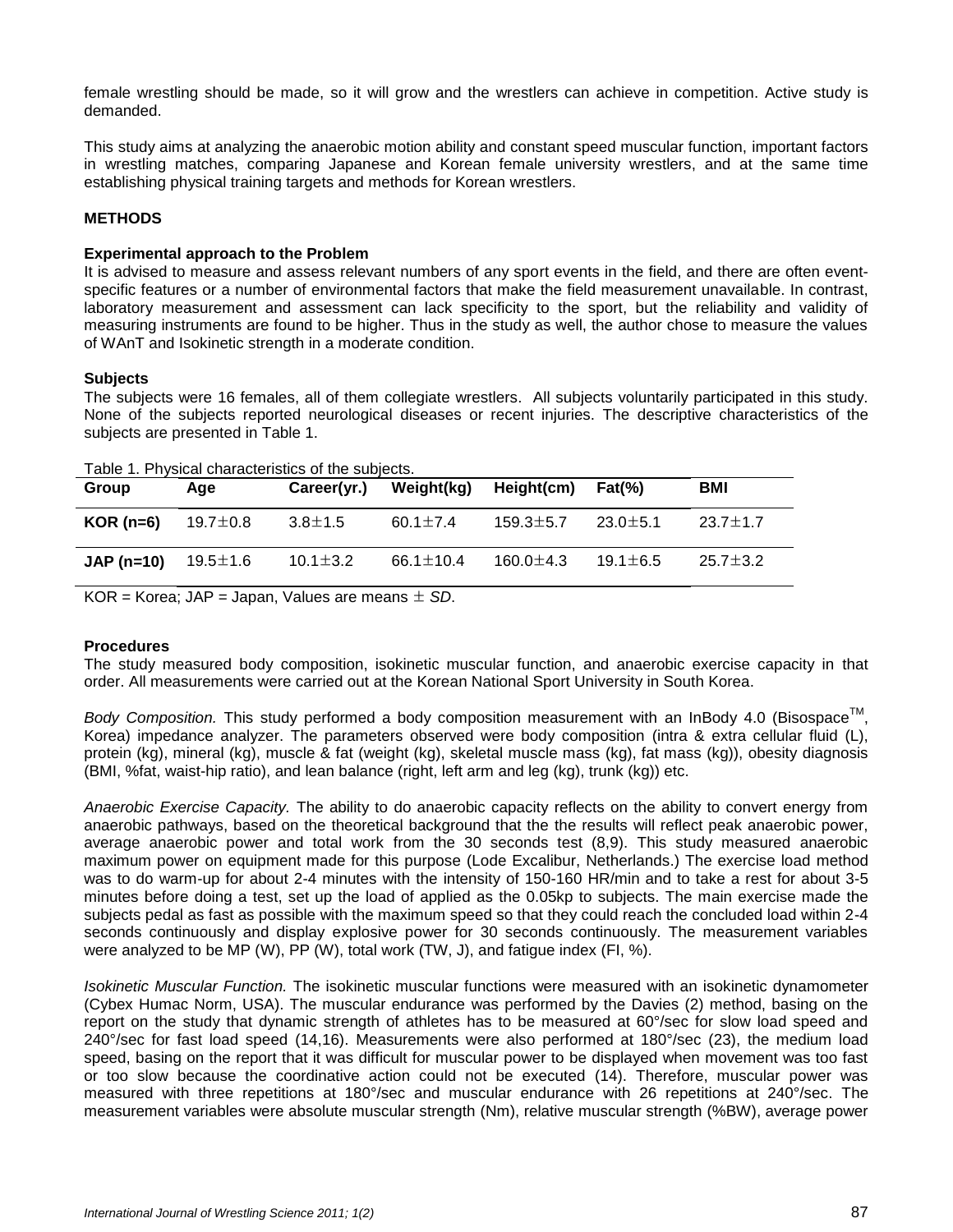(W), total work (J), ipsilateral balance ratio (%), and bilateral balance ratio (%) on peak torque per muscular function of the knee joints.

# **Statistical Analysis**

All data were reported as mean ± *SD*. Data were analyzed using an independent t-test by using SPSS for Windows, version 16.0 (SPSS, Inc., Chicago, IL). Statistical significance was set at *p* < 0.05.

## **RESULTS**

The results from the Wingate anaerobic test (WAnT) are shown in Table 2. During the 30 seconds of lower body cycling, total work, mean power, and peak power were observed to be significantly (*p* < 0.05) higher in Japanese female collegiate wrestlers than in the Korean female collegiate wrestlers, respectively. Fatigue index was not significantly different between the two groups.

| Group      | <b>TW</b>  |        | <b>MP</b> |               | <b>PP</b> |                 | FI            |
|------------|------------|--------|-----------|---------------|-----------|-----------------|---------------|
|            | <b>Kpm</b> | Kpm/kg | W         | W/kg          | W         | W/kg            | %             |
| <b>KOR</b> | 10935.0    | 194.0  | 364.5     | $6.5 \pm 1.0$ | 434.8     | $7.7 \pm 1.2$   | $8.7 \pm 3.2$ |
| $(n=6)$    | ±1812.4    | ±29.0  | ±60.4     |               | ±71.4     |                 |               |
| <b>JAP</b> | 13914      | 219.6  | 463.8     | $7.2 \pm 0.4$ | 550.6     | $8.6 \pm 0.5^*$ | $7.9 \pm 3.0$ |
| $(n=10)$   | $±2342.0*$ | ±20.1  | $±78.1*$  |               | ±100.4    |                 |               |

Table 2. Results of WAnT in Korean and Japanese female wrestlers.

TW = total work; MP = mean power; PP = peak power; FI = fatigue index; W = watts. Values are means ± *SD.*  Significantly higher than Korea at the  $p < 0.05$ .

Tale 3 shows the results of two groups from the isokinetic muscular functions of knee joints at 180°/sec. During isokinetic dynamometer tests at velocity 180°/sec, isokinetic strength and power output in knee extension were observed significantly (*p* < 0.05) higher in Japan female collegiate wrestlers than in Korean female collegiate wrestlers, respectively. However, isokinetic dynamometer test at a velocity of 240°/sec, no significant differences were observed between two groups (Table 4.)

| Table 3. Results of Isokinetic muscular function knee test in Korean and Japanese female wrestlers (180°/sec). |  |
|----------------------------------------------------------------------------------------------------------------|--|
|----------------------------------------------------------------------------------------------------------------|--|

|            | $180^{\circ}/sec$ |            |            |            |            |            |            |            |
|------------|-------------------|------------|------------|------------|------------|------------|------------|------------|
| Group      | <b>LEP</b>        | <b>REP</b> | <b>LEA</b> | <b>REA</b> | <b>LFP</b> | <b>RFP</b> | <b>LFA</b> | <b>RFA</b> |
| <b>KOR</b> | 116.5             | 109.5      | 208.7      | 193.7      | 66.7       | 64.2       | 128.3      | 123.8      |
| $(n=6)$    | ±16.7             | ±14.3      | ±31.7      | ±34.8      | ±22.4      | ±18.4      | ±57.6      | ±37.0      |
| <b>JAP</b> | 125.9             | 132.2      | 228.3      | 230.1      | 68.5       | 72.6       | 135.7      | 146.9      |
| $(n=10)$   | ±14.8             | ±14.9      | ±34.6      | ±24.6      | ±15.9      | ±24.9      | ±35.1      | ±50.3      |

LEP = left extension peak, REP = right extension peak, LEA = left extension average/repetition, REA = right extension average/repetition. LFP = left flexion peak, RFP = right flexion peak, LFA = left flexion average/repetition, RFA = right flexion average/repetition. Values are means ± SD. Significantly higher than Korea at the  $p < 0.05$ .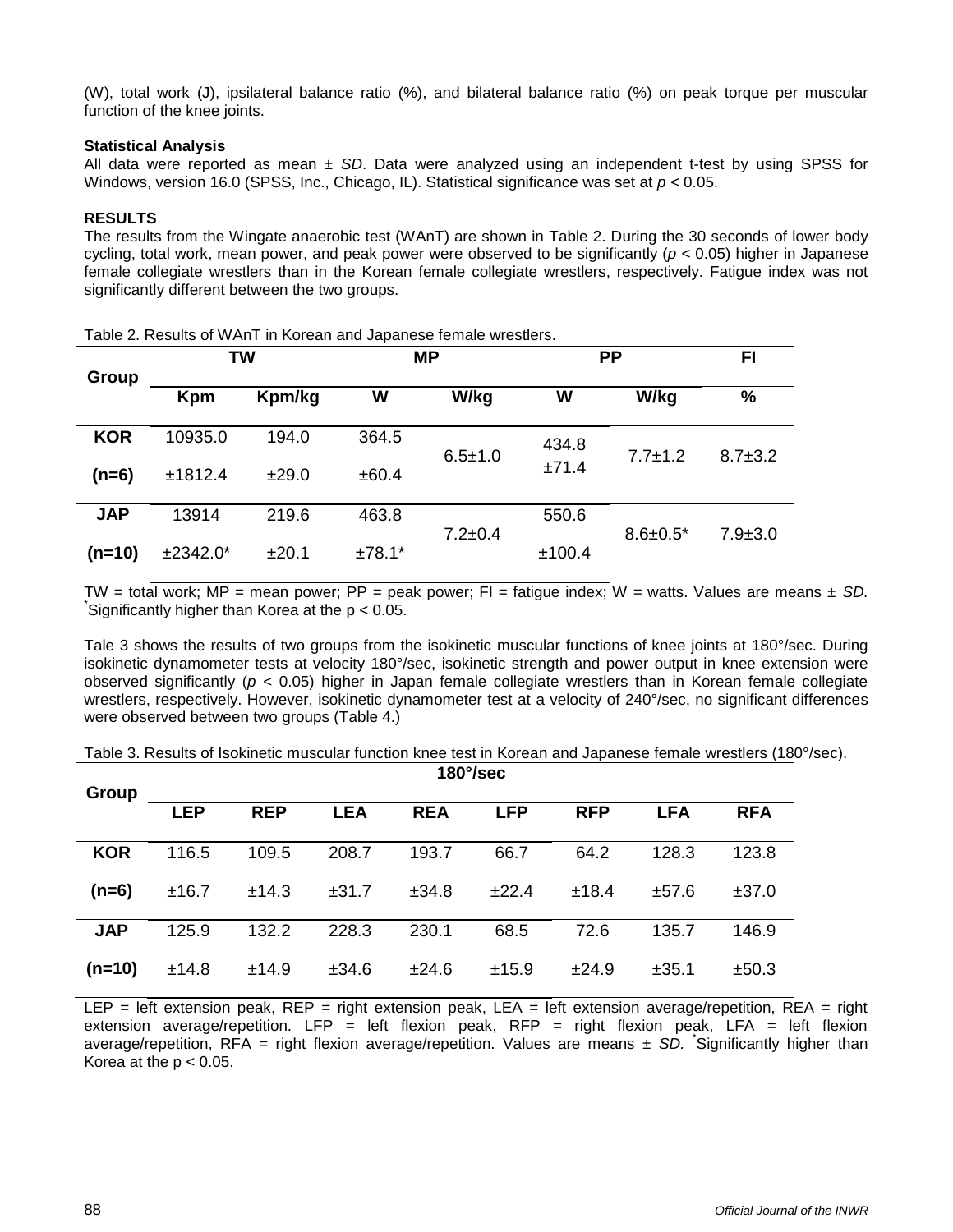Table 4. Results of Isokinetic muscular function knee test on TW in Korean and Japanese female wrestlers (240°/sec).

| Group       | $240^{\circ}/sec$  |                  |                  |                    |  |  |  |  |
|-------------|--------------------|------------------|------------------|--------------------|--|--|--|--|
|             | LEP                | <b>REP</b>       | LFP              | <b>RFP</b>         |  |  |  |  |
| $KOR(n=6)$  | 2678.8±399.4       | $2604.7 + 248.1$ | 1787.7+473.4     | 1676.3±404.7       |  |  |  |  |
| $JAP(n=10)$ | $2751.2 \pm 314.7$ | $2925.7 + 374.2$ | $2096.7 + 436.8$ | $1879.1 \pm 638.9$ |  |  |  |  |

BW = body weight, LEP = left extension peak, REP = right extension peak, LFP = left flexion peak, RFP = right flexion peak. Values are means ± *SD.*

#### **DISCUSSION**

#### **Anaerobic Exercise Capacity**

Those who want to maximize wrestling match power, first of all, must have anaerobic capacity to display highdegree explosive skills. They must also possess muscular power or muscular endurance to master the competitors' resistances or attacks at the real wrestling matches and on the contrary to fight back the competitor (21). Anaerobic motion ability depends on the ability to supply ATP and PC, high energy compounds in humans. It's important in a match of where it is necessary to generate instant power or explosive power to execute technique in the course of a match.

This study measured an anaerobic exercise capacity, targeting female wrestlers' from Korea and Japan, and found that TW was 10935 J and 13914 J, observed significantly(*p* < 0.05) higher in Japan wrestlers than in the Korean wrestlers.



Figure 1. Between groups comparison of TW in WAnT. Values are Mean of Total Work. Significantly higher than Korea at the  $P < 0.05$ .

Korean female wrestlers' MP was 364.5 W and Japan female wrestlers' MP was 463.8 W. Japanese female wrestlers had a significantly higher MP (*p* < 0.05).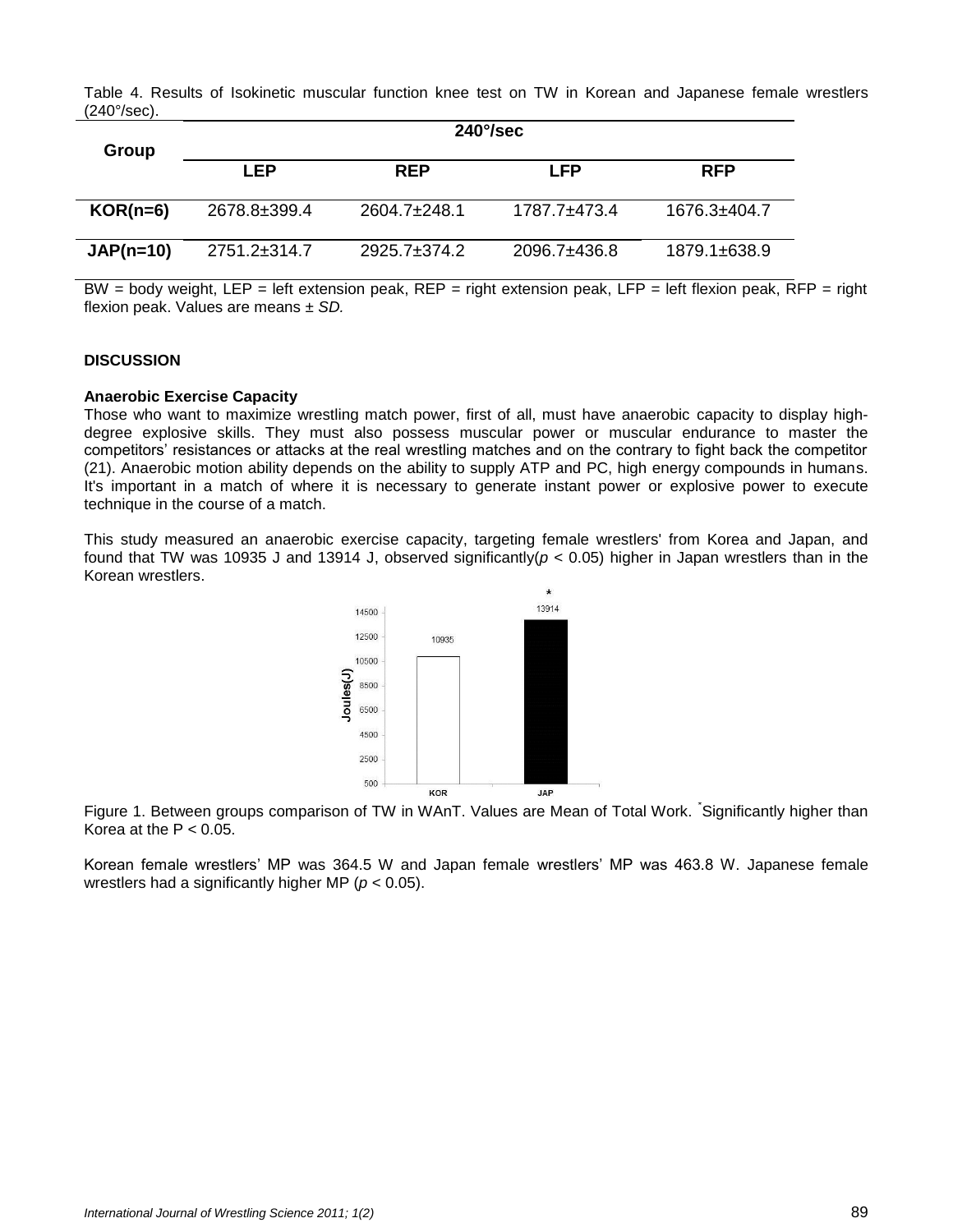

Figure 2. Between groups comparison of MP and PP in WAnT(W). Values are Mean of Mean Power and Peak Power in Watts. \* Significantly higher than Korea at the P < 0.05.

Korean and Japan female wrestlers' PP was 7.7 W․kg and 8.6 W․kg respectively, that significantly (*p* < 0.05) higher in Japanese wrestlers than in Korean wrestlers (*p* < 0.05).



Figure 3. Between groups comparison of MP and PP in WAnT(W/kg). Values are Mean of Mean Power and Peak Power at W/kg. \* Significantly higher than Korea at the P < 0.05.

The results support the results from the 2004 Athens Olympics and the 2008 Beijing Olympics, where Japan earned 2 gold medalists, 1 silver medalist, and 1 bronze medalist, while Korea did not have any medalists.

There is a lack of study which takes a WAnT for 30 seconds, applying resistance load against similar aged persons, and targeting at female wrestlers (6,17). Turkish female youth wrestlers's MP are 279.9 W and 5.0 W. kg, absolute and relative values respectively, almost youth national players' levels, a step lower than Japan or Korean players' levels (17). Polish female national wrestlers' MP are 420 W and 6.8 W․kg, absolute and relative values respectively, and the PP are 530 W and 8.6 W, absolute and relative values respectively, lower than Japan players' values, but higher than Korean players'. After all, Korean female wrestlers' anaerobic exercise capacity is somewhat lower than reported for European wrestlers (6), but lower significantly than Japan wrestlers, who are at the top level in the world. The result verifies that in the future, Korean females must make their efforts to do special and creative physical training to enhance anaerobic exercise capacity, so that they can reach the top level.

# **Isokinetic Muscular Function**

Wrestling needs strong muscular strength of upper body and lower body to display a variety of skills (11), and have been shown to be associated with top wrestling performance (4). The value of muscular function measured with isokinetic measuring equipment could prove to be meaningful (19).

This study measured and compared isokinetic knee joint function at 180°/sec. When the Korean and Japanese wrestlers were compared, there was no significant difference in left knee extension, but right knee extensions of Korean female wrestlers and Japan wrestlers were 109.5 %BW and 132.2 %BW, respectively, a significant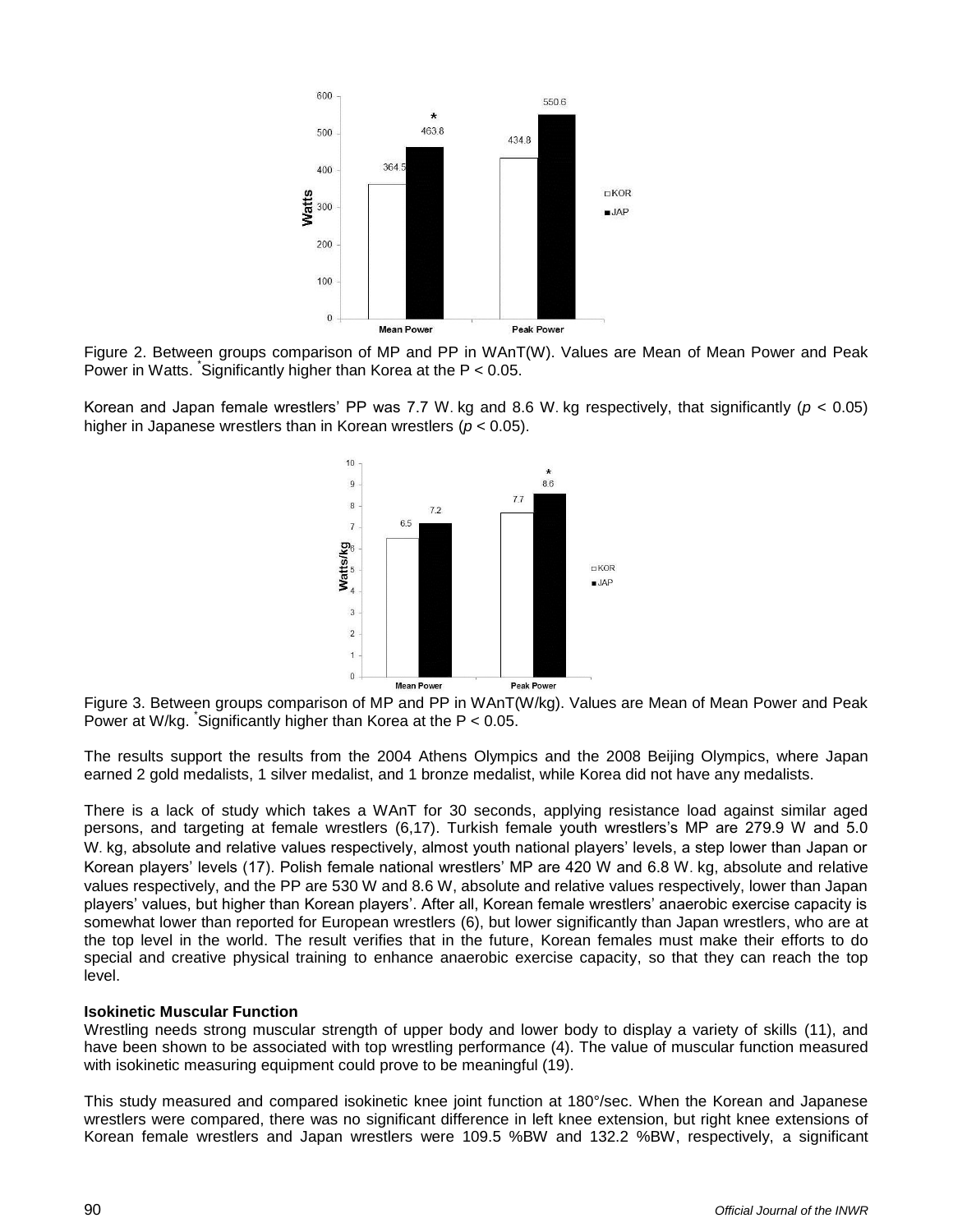difference. Korean female wrestlers' left knee extension power and Japan female wrestlers' left knee extension power were not significantly different, while their right knee extension powers had a significant difference.



Figure 4. Between groups comparison of Isokinetic extension at 180°/sec. Values are Mean of right and left for Peak and Average/repetition Power. Significantly higher than Korea at the  $p < 0.05$ .

These strength differences can possibly explain some of the difference in international performance between wrestlers of the two countries.

There was no significant difference between left and right knee flexion of Korean and Japan female wrestlers. The results indicate that knee flexion has less of an effect on wrestling matches than knee extension in female wrestlers of the two countries. This has to be studied further, as well as the role of joint speed in regard to wrestling performance. The latter in light of the fact that Korean and Japan wrestlers didn't have a statistically significant difference in their isokinetic knee joint muscular functions at 240°/sec, and needs to be verified through further studies.

# **PRACTICAL APPLICATIONS**

The history of women's wrestling is relatively shorter than that of men's, and thus relevant information and data are not presently sufficient. The outcome of the study therefore is expected to play a helpfull role in the improvement of female wrestler's performance and contribute to improved training.

#### **ACKNOWLEDGMENTS**

The author would like to express gratitude to the women wrestling players at Korea National Sport University and Chukyo University in Japan for their dedicated participation in the study.

#### **REFERENCES**

- 1. Cho, HC and Han, JH. The study of anaerobic exercise ability and segment body water of combative athletes. *Journal of Physical Growth & Motor Development* 10(1): 109-120, 2002.
- 2. Davies, GJ. *Isokinetic testing: A compendium of isokinetics in clinical usage and rehabilitation techniques, 4th ed.* Onalask, Wisconsin: S&S Publishers, 1992.
- 3. Horswill, CA. Applied physiology of amateur wrestling. *Sports Med* 14(2): 114-143, 1992.
- 4. Horswill, CA, Miller, JE, Scott, JR, Smith, CM, Welk, G, Van Handel, P. Anaerobic and aerobic power in arms and legs of elite senior wrestlers. *Int J Sports Med* 13(8): 558-561, 1992.
- 5. Housh, TJ, Johnson, GO, Hughes, RA, Housh, DJ, Hughes, RJ, Fry, AS, Kenney, KB, Cisar, CJ. Isokinetic Strength and body composition of high school wrestlers across age, *Med Sci Sports Exe* 21(1): 105-109, 1989.
- 6. Hubner-Wozniak, E, Kosmol, A, Lutoslawska, G, Bem, EZ. Anaerobic performance of arms and legs in male and female free style wrestlers. *J Sci Med Sports* 7(4): 473-480, 2004.
- 7. Hwang, KS, Sun, WS, Kim, YK, Choi, JH. Research on the characteristics of leg extension power and isokinetic strength in ball game player and martial art players. *The Korean Journal of Physical Education* 40(1): 462-470, 2001.
- 8. Inbar, O, Bar-Or, O, Skinner, JS. *The wingate anaerobic test*. Champaign, IL: Human kinetics, 1996.